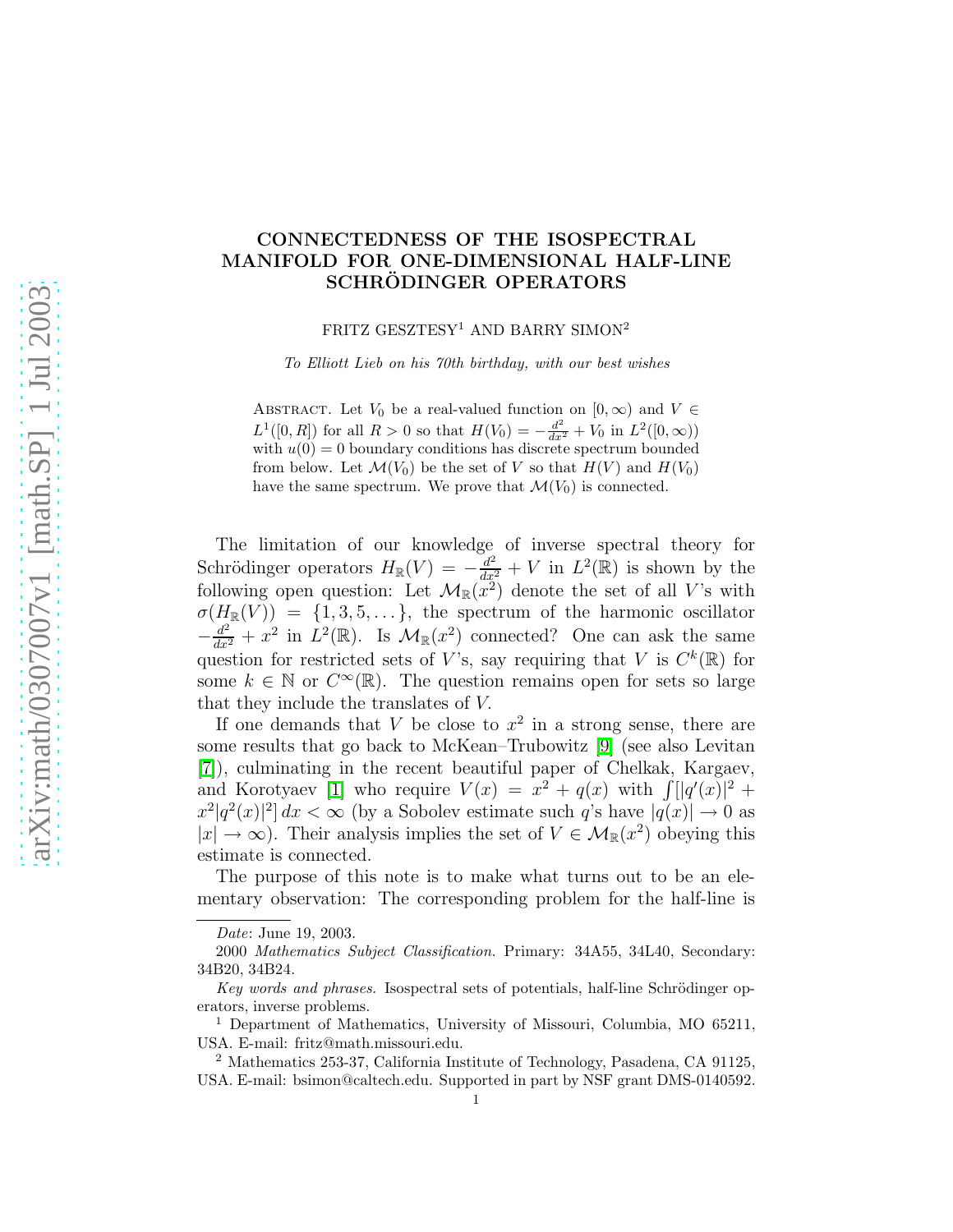easy! Suppose V is real-valued and in  $L^1([0, R])$  for all  $R > 0$ . We consider  $H(V) = -\frac{d^2}{dx^2} + V$  in  $L^2([0,\infty))$  with  $u(0) = 0$  (i.e., Dirichlet) boundary conditions. If V is merely in  $L^1([0, R])$  for all  $R > 0$ , we will use that to define a topology on  $\mathcal{M}(V)$ . If V is in  $C^k([0,\infty))$  for some  $k \in \mathbb{N}$ , we will use the norm on  $C^k([0, R])$  for all  $R > 0$  to define the topology on  $\mathcal{M}(V)$ . Here is our result:

<span id="page-1-1"></span>**Theorem 1.** Let  $V_0$ ,  $V_1$  be real-valued and in  $L^1([0, R])$  for all  $R > 0$ so that  $H(V_\ell)$  is bounded from below (which means that  $-\frac{d^2}{dx^2} + V_\ell$  is in the limit point case at  $\infty$ , cf. [\[5\]](#page-3-2)) and each has discrete spectrum  $spec(H(V_{\ell})) = \{E_i(V_{\ell})\}_{i \in \mathbb{N}}, \ell = 0, 1.$ 

Suppose

$$
spec(H(V_0)) = spec(H(V_1)).
$$
\n(1)

Then there exists  ${V_t}_{0 \le t \le 1}$ , with  $V_t$  real-valued and in  $L^1([0, R])$  for all  $R > 0$ , interpolating  $V_0$  and  $V_1$  so that

$$
spec(H(V_t)) = spec(H(V_0)), \quad t \in [0, 1]
$$

and  $t \to V_t|_{[0,R]}$  is continuous in  $L^1([0,R])$  for all  $R > 0$ . Moreover,

- (i)  $t \to V_t|_{[0,R]}$  is real analytic in  $L^1([0,R])$  for all  $R > 0$ .
- (ii) If  $V_0$  and  $V_1$  are  $C^k([0,\infty))$  for some  $k \in \mathbb{N}$ , then  $V_t$  is  $C^k([0,\infty))$ and  $t \to V_t|_{[0,R]}$  is real analytic in  $C^k([0,R])$  for all  $R > 0$ .

We recall that all eigenvalues  $\{E_j(V)\}_{j\in\mathbb{N}}$  of the Dirichlet operator  $H(V)$  in  $L^2([0,\infty))$  are simple.

The proof exploits the A-function studied by us in [\[4,](#page-3-3) [13\]](#page-4-1). A can be defined in terms of the spectral measure defined in the standard way (see, e.g.,  $[8]$ ) so that the Weyl *m*-function satisfies

$$
m(z) = c + \int_{\mathbb{R}} \left[ \frac{1}{\lambda - z} - \frac{\lambda}{1 + \lambda^2} \right] d\rho(\lambda), \quad z \in \mathbb{C} \setminus \text{spec}(H(V)). \tag{2}
$$

We let  $d\rho_0$  denote the spectral measure for the case  $V = 0$ . It is well-known, since

$$
m(z, V = 0) = i\sqrt{z},\tag{3}
$$

that

$$
d\rho_0(E) = \frac{1}{\pi} \sqrt{E} \,\chi_{[0,\infty)}(E) \, dE. \tag{4}
$$

A is then defined by

<span id="page-1-0"></span>
$$
A(\alpha) = -2 \int_{-\infty}^{\infty} \lambda^{-\frac{1}{2}} \sin(2\alpha \sqrt{\lambda}) \left[ d\rho(\lambda) - d\rho_0(\lambda) \right],\tag{5}
$$

where the integral is intended in the distributional sense on  $(-\infty, \infty)$ (so, a priori, A is only a distribution, not a function). Of course,  $A = 0$ for  $V = 0$ .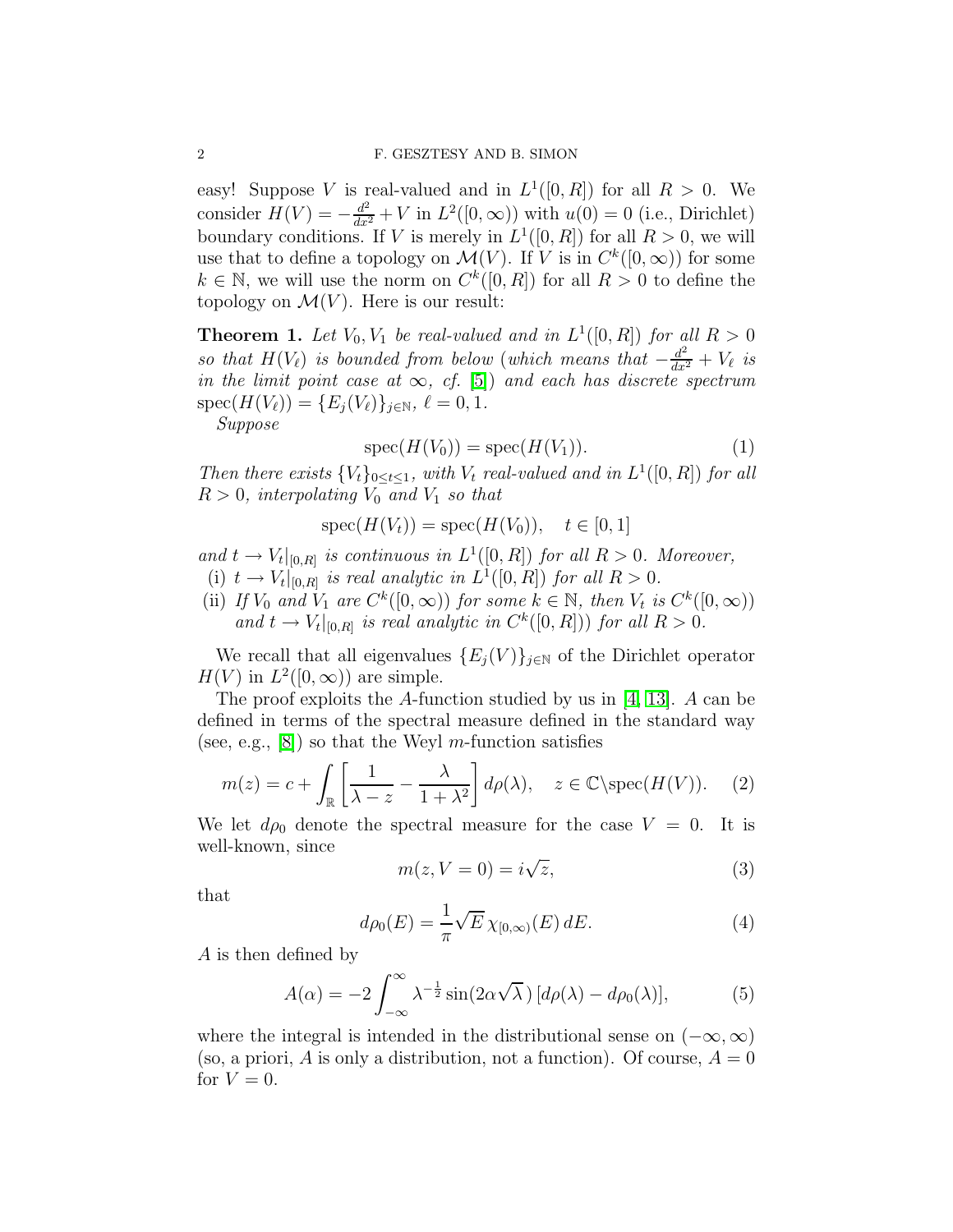One can also define a distribution A by [\(5\)](#page-1-0) with  $\rho_0$  dropped (cf. [\[4\]](#page-3-3)) but then this distribution is only  $L^1_{loc}$  away from 0 and has a  $\delta'$ singularity at 0. We will not use this approach in this note.

The fact on which Theorem 1 depends is the following:

<span id="page-2-0"></span>**Theorem 2.** do is the spectral measure of an  $H(V)$  with  $V \in L^1([0, R])$ for all  $R > 0$ , V real-valued, if and only if  $A \in L^1_{loc}(\mathbb{R})$ .  $V \in C^k([0,\infty))$ for some  $k \in \mathbb{N}$  if and only if  $A \in C^k(\mathbb{R})$ . If  $\overline{d}\rho_t$  is a family so that  $A_t|_{[-R,R]}$  is real analytic in t in  $L^1([-R,R])$  (resp.  $C^k([-R,R]))$  for all  $R > 0$ , then  $t \to V_t$  is real analytic in t in  $L^1([0, R])$  (resp.  $C^k([0, R]))$ ) for all  $R > 0$ .

This theorem combines results from Gesztesy–Simon [\[4\]](#page-3-3) and Simon [\[13\]](#page-4-1) (who show V is  $C^k([0,\infty))$  if and only if A is, once one knows V exists) and work of Remling [\[10\]](#page-4-3) or a suitable version of the Gel'fand– Levitan theory [\[6,](#page-3-4) Ch. 2], [\[8,](#page-4-2) Sect. 2.3] to get the existence part of Theorem [2.](#page-2-0)

Once one has Theorem [2,](#page-2-0) Theorem [1](#page-1-1) is immediate.

*Proof of Theorem [1.](#page-1-1)* Let  ${E_i}_{i\in\mathbb{N}}$  be the common spectrum of  $V_0$  and  $V_1$  so

$$
d\rho_{\ell}(E) = \sum_{j \in \mathbb{N}} a_{j,\ell} \,\delta(E - E_j), \quad \ell = 1, 2. \tag{6}
$$

Define

$$
d\rho_t(E) = \sum_{j \in \mathbb{N}} \left[ t a_{j,1} + (1-t) a_{j,0} \right] \delta(E - E_j), \quad t \in [0, 1].
$$

The associated A-functions satisfy

$$
A_t = tA_1 + (1 - t)A_0, \quad t \in [0, 1].
$$
 (7)

Clearly, if  $A_0, A_1$  are  $L^1_{loc}(\mathbb{R})$ , so is  $A_t$ , and if  $A_0, A_1$  are  $C^k(\mathbb{R})$ , so are  $A_t$ . Thus,  $d\rho_t$  is the spectral measure of a potential  $V_t$  that, by Theorem [2,](#page-2-0) has the claimed properties.

Remarks. 1. The  $C^k$  result extends to  $C^{\infty}$  and one can also extend it to real analyticity.

2. Because V on  $[0, x_0]$  only depends on A on  $[0, x_0]$  (see  $[4, 13]$  $[4, 13]$ ), if  $V_0$  and  $V_1$  are  $C^k$  on  $[0, x_0]$ , so is each  $V_t$ .

 $\sum_{j\in\mathbb{N}} a_j \,\delta(E-E_j)$  are spectral measures (the fact that the A-transform The key to our proof is the fact that, while not all measures of  $\rho - \rho_0$  has no singularity at  $\alpha = 0$ , which means the  $\rho$ -term alone has a specific singularity that places restrictions on the  $a_j$ , those that are form a convex, hence, connected set.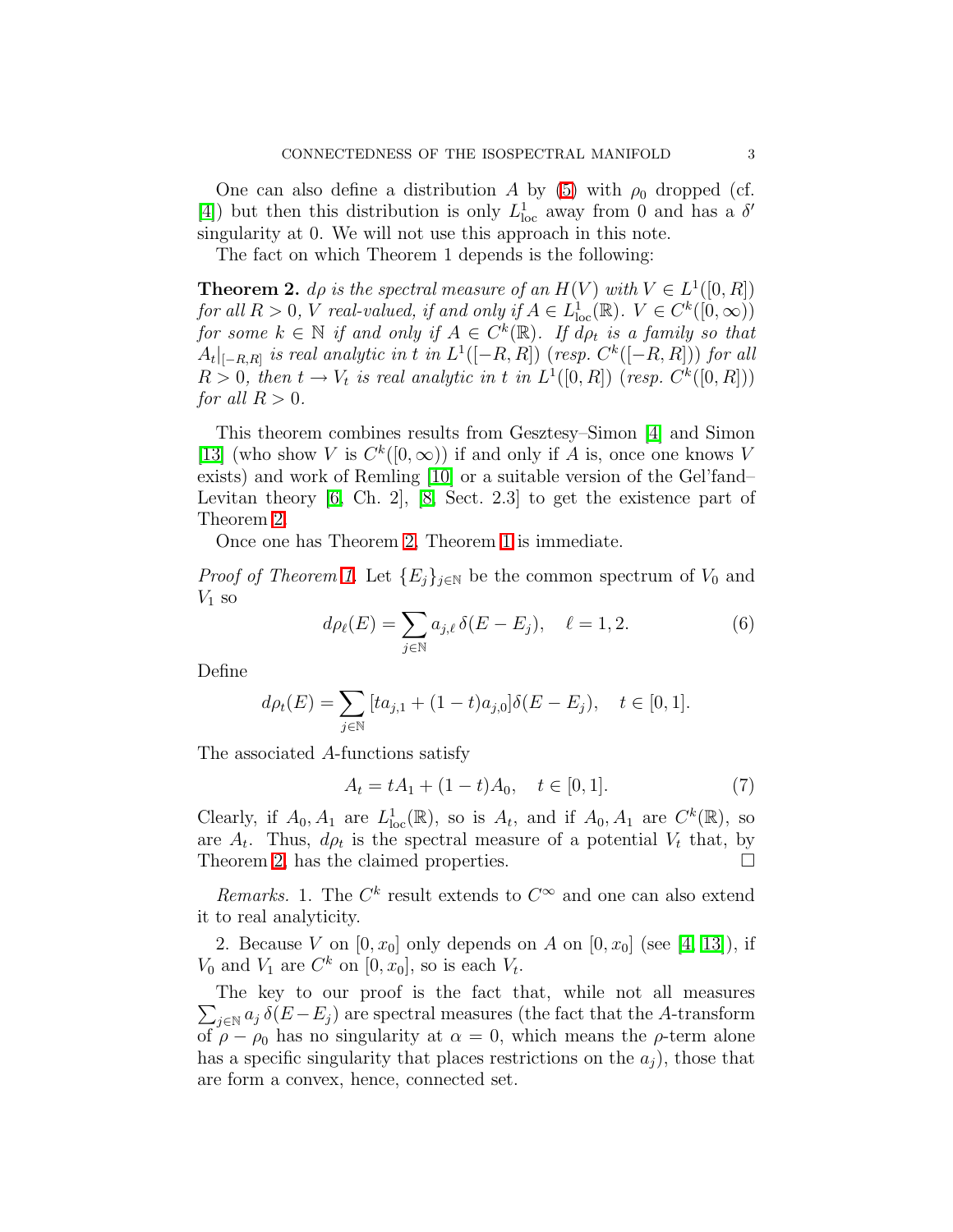## 4 F. GESZTESY AND B. SIMON

The difficulty of extending this to potentials on  $\mathbb R$  is that there is no known way to describe when a candidate spectral measure is, in fact, the spectral measure for a potential on  $\mathbb{R}$ . Typically, one reduces the whole-line problem on R to two half-line problems on  $(-\infty, x_0)$ and  $(x_0, \infty)$  for some fixed  $x_0 \in \mathbb{R}$  (cf. [\[6,](#page-3-4) Ch. 7], [\[11,](#page-4-4) [12\]](#page-4-5)) but, in general, loses control over the potential at the point  $x_0$  (in the sense that generally the potential V will be discontinuous at  $x = x_0$ ). To determine the potential, the spectral measure is a  $2 \times 2$  matrix in this case [\[2,](#page-3-5) Sect. 9.5], [\[3,](#page-3-6) Sect. X.III.5], and because of restrictions on this matrix, convex combinations of the matrix measures coming from a potential will not come from a potential, so our method cannot extend.

We, of course, believe that for the whole-line case, there is also a result on connectedness of the spectral manifold for a potential like  $V(x) = x^2$ . But we wonder about a case like

$$
V(x) = \ln(|x| + 1) + \exp(x)
$$
 (8)

with very different asymptotics if  $x \to \infty$  and  $x \to -\infty$ .  $V(x)$  and  $V(-x)$  are obviously isospectral, but we wonder if there is a path between them in the isospectral manifold. It might be that the correct conjecture is that for any V,  $\mathcal{M}_{\mathbb{R}}(V)$  consists of either one or two connected components.

We hope that this note will stimulate more work on this problem.

We close by thanking Elliott Lieb for his many years of research results, insights, and service to the mathematics and physics communities, and by expressing the hope that he has enjoyed this birthday bouquet.

## **REFERENCES**

- <span id="page-3-1"></span>[1] D. Chelkak, P. Kargaev, and E. Korotyaev, *The inverse problem for the harmonic oscillator perturbed by a potential. Characterization*, preprint, 2003.
- <span id="page-3-5"></span>[2] E.A. Coddington and N. Levinson, *Theory of Ordinary Differential Equations*, Krieger, Malabar, FL, 1985.
- <span id="page-3-6"></span>[3] N. Dunford and J.T. Schwartz, *Linear Operators Part II: Spectral Theory*, Interscience, New York, 1988.
- <span id="page-3-3"></span>[4] F. Gesztesy and B. Simon, *A new approach to inverse spectral theory. II. General real potentials and the connection to the spectral measure*, Ann. of Math. (2) **152** (2000), no. 2, 593–643.
- <span id="page-3-4"></span><span id="page-3-2"></span>[5] P. Hartman *Differential equations with non-oscillatory eigenfunctions*, Duke Math. J. 15 (1948), 697–709.
- [6] B.M. Levitan, *Inverse Sturm-Liouville Problems*, VNU Science Press, Utrecht, 1987.
- <span id="page-3-0"></span>[7] B. Levitan, *Sturm-Liouville operators on the entire real axis with the same discrete spectrum*, Math. USSR-Sb. 60 (1988), no. 1, 77–106.